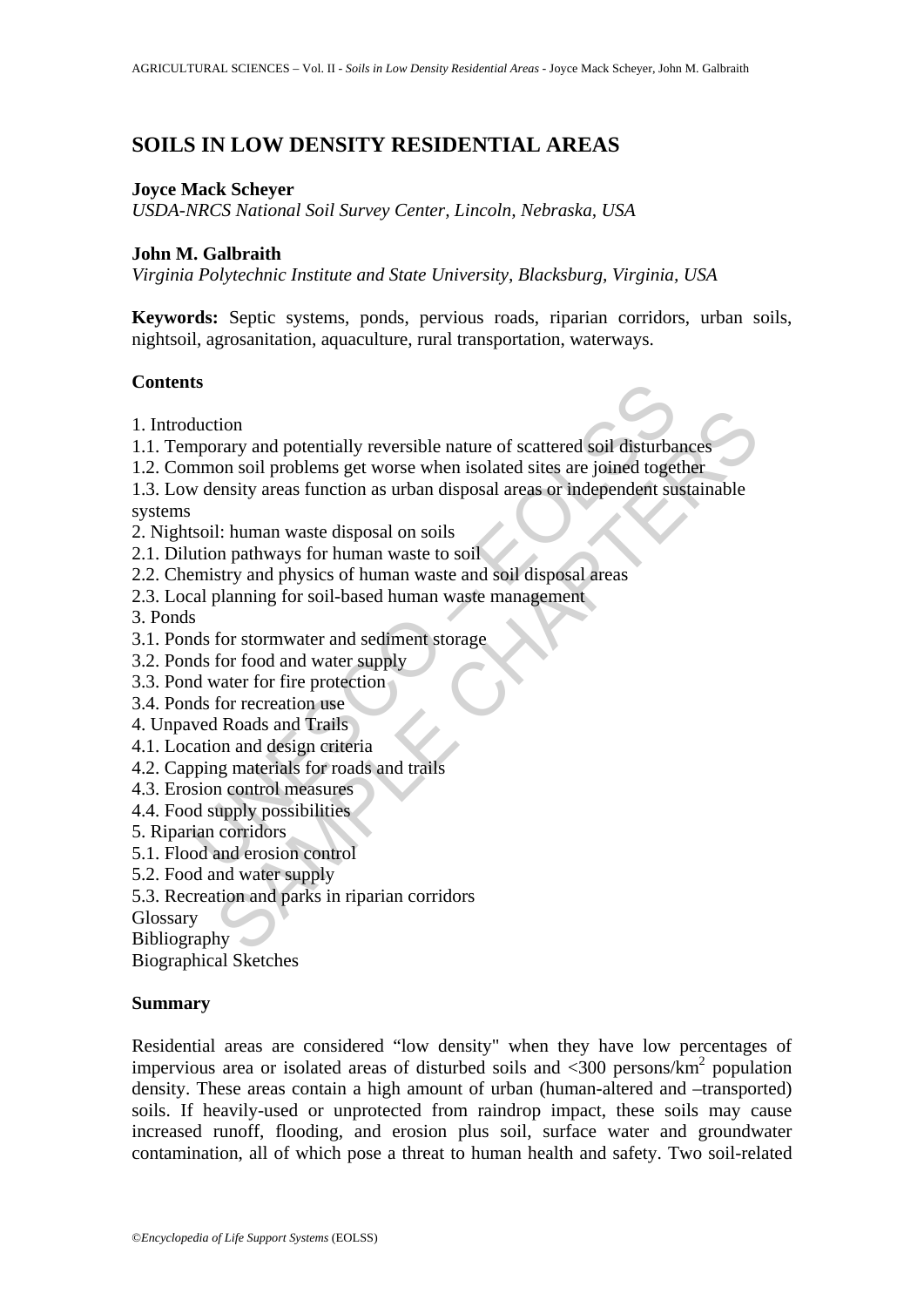concerns for managers of low-density residential areas are water quality for human use and agricultural productivity from inputs of waste as fertilizer. Four examples of urban soil description and management in low-density residential areas show the range of impacts and the variety of creative management options: 1) human waste management, 2) rural ponds, 3) unpaved roads and trails, and 4) riparian corridors.

### **1. Introduction**

are not encosed by comiguous unan oncess. Low-density rest<br>occur around isolated dwellings, small villages, camps, and free<br>uch as rural schools. Human-altered (also called "urban") soils<br>terraced gardens; (unpaved) compac Residential areas are considered "low density" when they have low percentages of impervious area or isolated areas of disturbed soils and  $\langle 300 \text{ persons/km}^2$  population density. Low-density residential areas are affected by urban development at localized sites but are not enclosed by contiguous urban blocks. Low-density residential impacts on soils occur around isolated dwellings, small villages, camps, and frequent gathering places such as rural schools. Human-altered (also called "urban") soils in these areas include terraced gardens; (unpaved) compacted roads and trails; cut and filled areas associated with buildings, levees, railroads, roads, and trail construction; ponds, ditches, and canals; water supply canals; levees and stormwater diversions; human burial and waste-disposal sites. If heavily-used or unprotected from raindrop impact, these soils may cause increased runoff, flooding, and erosion plus soil, surfacewater and groundwater contamination, all of which pose a threat to human health and safety. Two soil-related concerns for managers of low-density residential areas are water quality for human use and agricultural productivity from inputs of waste as fertilizer.

# **1.1. Temporary and potentially reversible nature of scattered soil disturbances**

In as rural schools. Human-altered (also called "urban") soils in these a<br>raced gardens; (unpaved) compacted roads and trails; cut and filled a<br>with buildings, levees, railroads, roads, and trail construction; ponds, ditc<br> Many of the problems associated with human-altered soils in low-density residential areas are temporary or the resulting damage to the soil system is potentially reversible. For example, occasional septic system failures may damage the adjacent lawn or contaminate the residential well for that property, but have minor impact on the aquifer or surface waters overall. Constructed soils that affect water infiltration or flow on a small scale can be redesigned in case of failure or extreme weather. Waste disposal known to cause health risk can be placed elsewhere. In most cases, remedies can be carried out within the property boundaries of the individual owner. Natural processes rebuild organic matter, decrease compaction, and degrade or diffuse contaminants to improve the soil and water quality following infrequent, minor, or isolated impacts. Common problems that are partially reversible if they are infrequent and scattered include topsoil loss following erosion and contamination of soil and water with microbes, toxic compounds, or metals from household waste. Erosion increases when excess runoff is caused by disturbance of water-flow (into and through soil) due to human compaction or sealing.

### **1.2. Common soil problems get worse when isolated sites are joined together**

Low-density areas behave like boundary zones with an edge effect. Urban soils with problems due to expanding population are a minor component of the landscape, and soil management for agriculture, forestry, or livestock enterprises minimizes the impact of the urban disturbance. As urban areas expand, the edges of these disturbed zones begin to link into corridors that have potential to either function as barriers to hydrology in the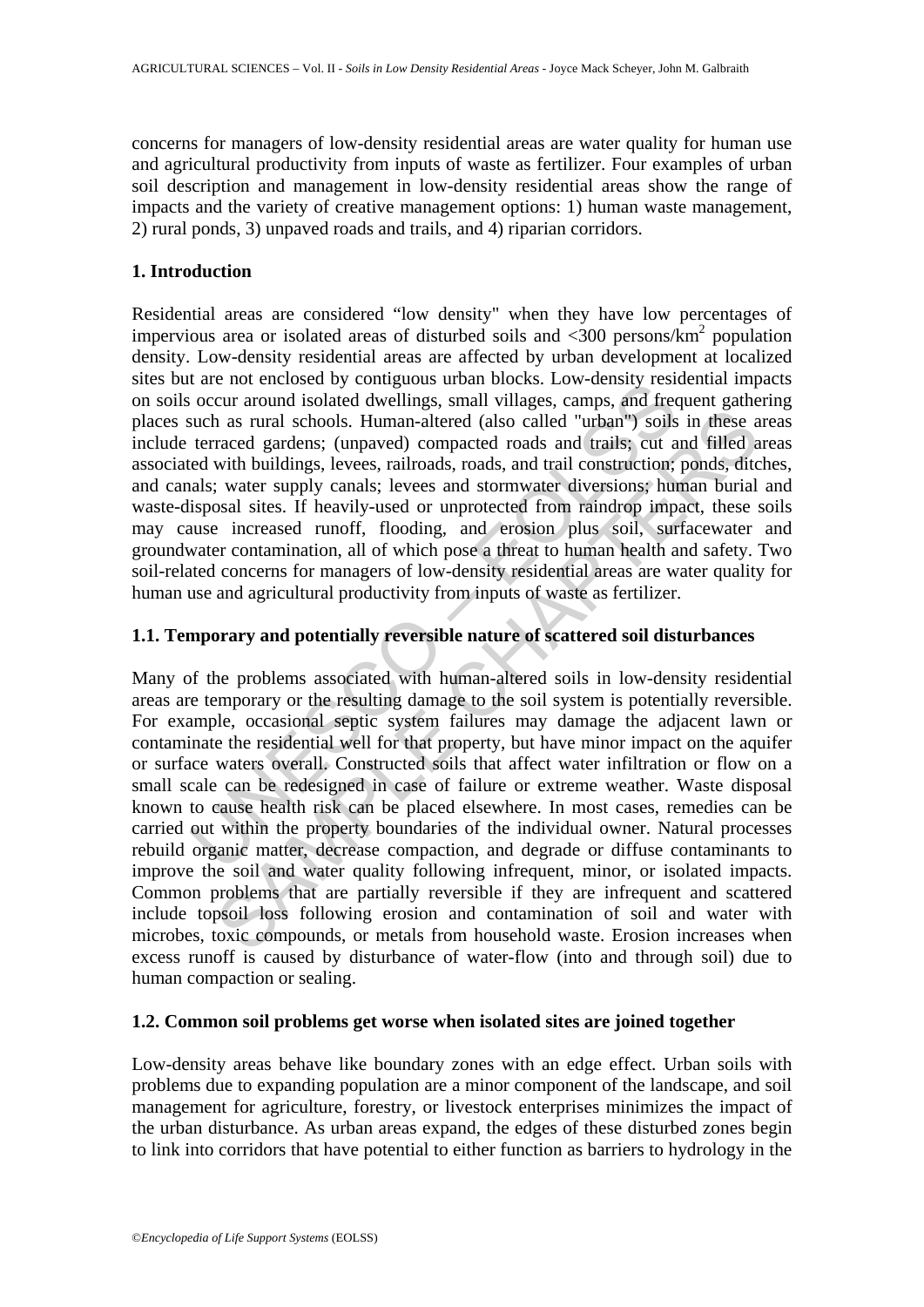area or as conduits for dispersion of contaminants across the landscape. Rural ponds, roads, and riparian corridors function as conduits for human impacts in solid waste, surface waters, or for indirect dispersion of human health risks (bacteria, diseases, and contaminants transported on animals or produce). The potential to balance humanaffected soil genesis (layer formation) with geologic and other genetic factors of soil formation (horizonation) is retained in low-density areas. This balance contrasts with medium and high-density areas where urban "waste" production exceeds the available disposal area for sustainable management.

## **1.3. Low density areas function as urban disposal areas or independent sustainable systems**

Low-density areas fall into two major categories: 1) recipients of urban outputs from nearby population centers (disposal areas) or 2) sustainable systems or systems with boundaries that function independently of population centers. An example of the first is small towns with landfills or farms receiving waste from cities, and an example of the second is villages with surrounding farms or waters receiving only the village waste.

nsity areas fall into two major categories: 1) recipients of urba<br>population centers (disposal areas) or 2) sustainable systems of<br>eis that function independently of population centers. An exampl<br>wms with landfills or farm but a method in a method of population centers (disposal areas) or 2) sustainable systems or systems that function independently of population centers. An example of the find so that function independently of population ce Severe impacts on water and vegetation are often due to unplanned geographic expansion of the low-density areas and extended periods of residence in seasonal cottages. Signs of urban misuse are contamination of lakes and drinking water supplies as well as changes in plant communities. Four examples of urban soil description and management in low-density residential areas show the range of impacts and the variety of creative management options: 1) human waste management, 2) rural ponds, 3) unpaved roads and trails, and 4) riparian corridors.

# **2. Nightsoil: Human Waste Disposal on Soils**

Attitudes toward local management of human waste reflect contrasting value placed on it as fertilizer compared to waste material for disposal. Changing approaches across time and place share the common link of soil as the recipient of the "nightsoil" before or after dilution with water or solids. Historically, the land application of nightsoil as fertilizer has been more prevalent than restricted disposal of "nightsoil" due to the risk of disease from spread of pathogens in soil, food, and water. Management techniques for human waste are highly dependent on funding and nearby soils suitable for wet or dry disposal.

### **2.1. Dilution pathways for human waste to soil**

In low-density residential areas, human waste disposal follows one of two dilution pathways to the soil. Dilution by water deposits waste into rivers, swamps, or septic absorption fields and the flow of water carries contaminants to the soil. Pathways for human and household waste to the soil disposal area range from pressurized flush toilets and sewer pipes fed by water piped into the home, to gravity-controlled open channels that are fed by rainwater and village wastewater and located along the sides of streets. In parts of Tanzania, China, Cameroon, and Pakistan there are systems of open drains that carry waste directly to the agricultural areas where soil may be enriched by nitrogen, organic matter, phosphorus, metals, and bacteria.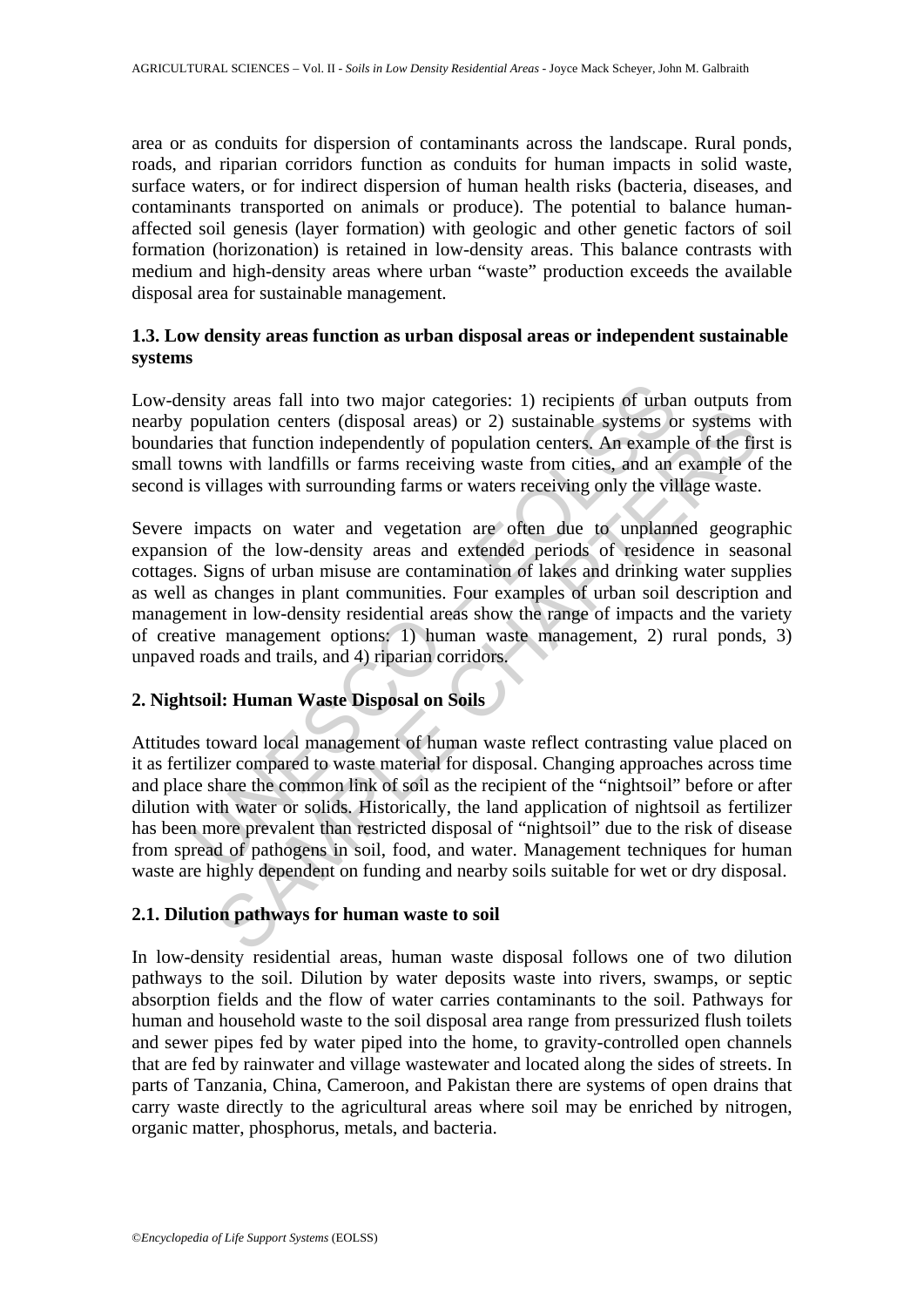The waste becomes diluted with soil or with intermediate bedding materials such as straw or sawdust. The solids may be composted, stored in septic tanks, or spread directly on surface soil as fertilizer for vegetables or field crops. The solid waste from septic tanks often is disposed first into landfills or sewage treatment plants and later onto soil, or it is spread directly onto soil using wagons or dry manure spreaders. Composting was a common practice in medieval times especially around Monastery communities. Latrines were sometimes located on the second floor of buildings above gardens so that nightsoil (human urine and feces) fell directly into compost heaps without dilution. Kitchen middens and pub gardens were historical sites of vegetable production using nightsoil as fertilizer. Middens and gardens were located close to lodging places for ease of disposal of daily waste from collection containers or chamber pots. Whether or not the nutrient value or the disease risk of the nightsoil was understood, the disposal opportunity was clear.

# **2.2. Chemistry and physics of human waste and soil disposal areas**

The chemistry of human sewage influences the potential impact of the waste on soils and related water supplies. Human sewage has a narrow carbon to nitrogen ratio of 10 to 12 indicating that there is rapid decomposition of the organic matter in human waste. Nitrate forms of nitrogen are water-soluble and are produced through microbial activity as the pH of waste-enriched soil is lowered. Nitrate in excess of plant uptake contaminates wells and leads to human health problems from drinking water.

The disposal opportunity was clear.<br>
emistry and physics of human waste and soil disposal areas<br>
emistry of human sewage influences the potential impact of the<br>
tred water supplies. Human sewage has a narrow carbon to nitr Extry and physics of human waste and soil disposal areas<br>stry and physics of human waste and soil disposal areas<br>stry of human sewage influences the potential impact of the waste on swater supplies. Human sewage has a narr In USA, individual home or commercial lots in low-density residential areas generally rely on septic systems to treat and then disperse wastewater and solids. Soil type is a major factor in the success of these systems. Many systems are installed on disturbed soils after building construction. The soils often have been cut or filled and compacted by heavy vehicle traffic. Mounds are commonly created to extend the depth of soil to meet local requirements for septic drain fields or to raise buildings above flood-prone elevations. Although requirements for depth are clearly stated, human-influenced limitations to the function of the soil (imported or residual) are less likely to be examined closely.

## **2.3. Local planning for soil-based human waste management**

Site suitability for waste disposal often is based on land values rather than soil and crop nutrient needs. Areas that are not desirable for other development are targeted for waste disposal. Wastes also are deposited commonly in areas where any environmental impact will be external to the community. Examples are 1) surface water or eroding soil flowing away from the residential area, 2) disposal sites across political boundaries sometimes involving a cash payment to the receivers, 3) wet areas and depressions where excess nutrients leach into the groundwater, 4) cropland application at rates above plant nutrient needs or removal of plants for offsite sale to export contaminants, and 5) ravines and bedrock lines depressions where subsurface lateral flow or mass movement threatens the stability of the waste deposits.

Case studies of low-density residential human waste management are described in publications listed in the Bibliography. They cover: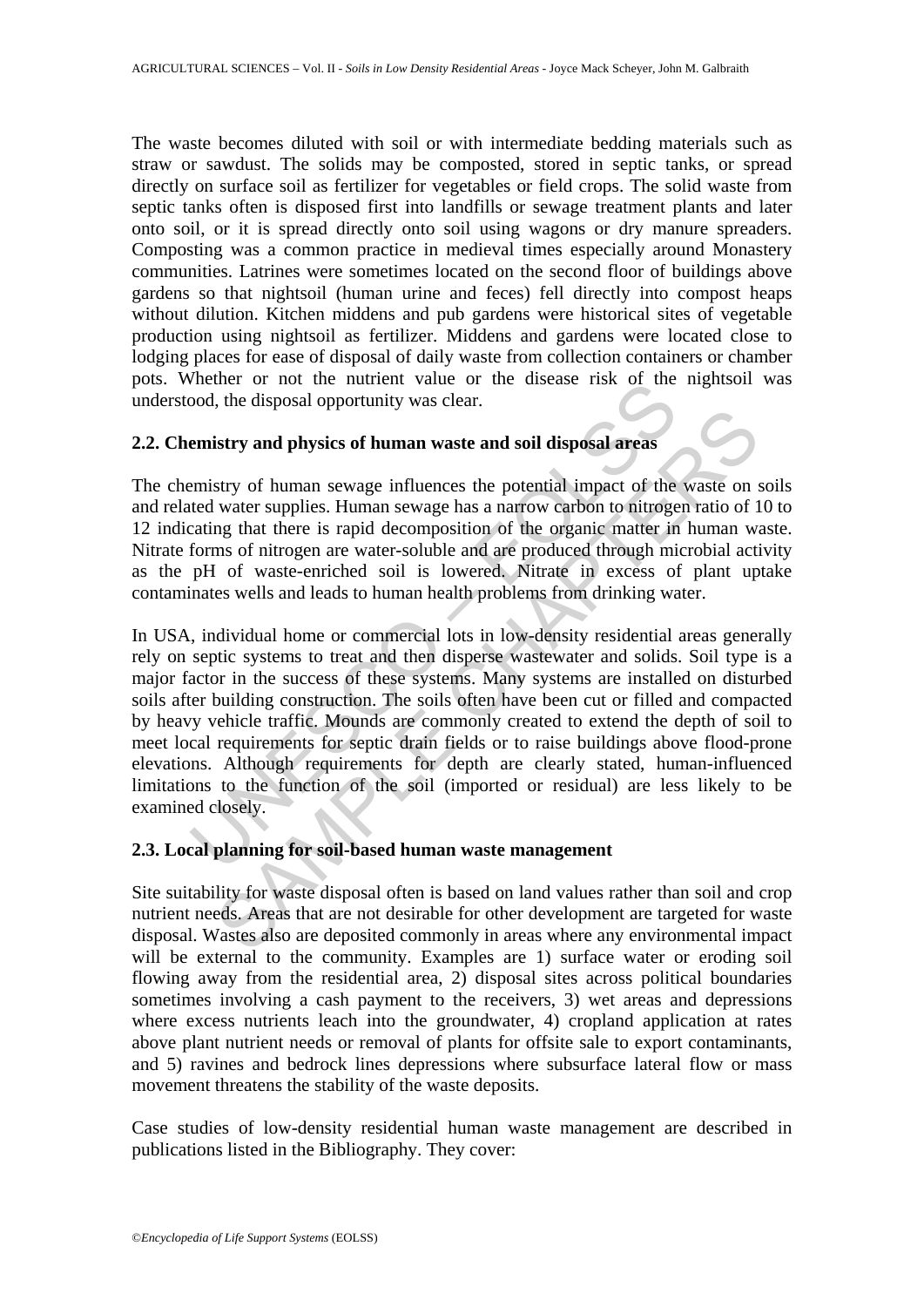- Bangladesh—village nightsoil treatment of agrosanitation
- Thailand—human waste management for rural factories
- India—anaerobic digestion of human excretia for biogas fuel

## **3. Ponds**

Small ponds in low-density residential areas have multiple uses around the world. They serve as direct water supply for humans, livestock, and wild animals as well as serving as potential groundwater recharge sites. They provide erosion, flood, and pollution control and stormwater storage in residential and urban fringe areas. Ponds provide rich habitat for animals and wetland plants. Stored water is used for food production, fireprotection, and recreation.

### **3.1. Ponds for stormwater and sediment storage**

Ponds established in intermittent or ephemeral watercourses serve as stormwater retention, flood and erosion control devices. Stormwater retention and flood control functions are important in regions where natural runoff is high or where impervious surfaces or soil compaction has accelerated natural runoff rates. A series of these ponds along a watercourse can reduce stream velocity, delay the flood water peak, and give stored water time to percolate to groundwater.

on, and recreation.<br>
In the setablished in intermittent or ephemeral watercourses serve<br>
stablished in intermittent or ephemeral watercourses serve<br>
n, flood and erosion control devices. Stormwater retention and<br>
six are i for stormwater and sediment storage<br>ablished in intermittent or ephemeral watercourses serve as storm<br>abod and erosion control devices. Stormwater retention and flood coo<br>incomportant in regions where natural runoff is hig Stormwater ponds in low-density residential areas are used to hold water runoff from impervious urban surfaces and yards, thereby allowing the clay and soil organic matter to act as a filter for sediment and pollutants. Parking lots and roads in particular are sources of petroleum products, anti-freeze salts, heavy metals, and products released by asphalt weathering. Yards in affluent suburbs may contain excess fertilizers, pesticides, and herbicides.

Ponds located adjacent to bare soil areas slow down runoff water and allow it to drop suspended sediment. Roadside diversions and culverts are used to channel runoff and sediment from roads and roadsides into settling ponds rather than straight into streams. Such ponds act as effective sediment traps, but soon lose their efficiency as they fill with sediment.

Sediment fill reduces storage capacity, which contributes to downstream flooding. Ponds that do fill with sediment must be dredged, breached, or revegetated. However, erosion control in surrounding uplands, especially bare soil areas, is a less costly and more practical alternative prevention measure.

- -
- -
- -

TO ACCESS ALL THE **12 PAGES** OF THIS CHAPTER, Visi[t: http://www.eolss.net/Eolss-sampleAllChapter.aspx](https://www.eolss.net/ebooklib/sc_cart.aspx?File=E5-24-11-03)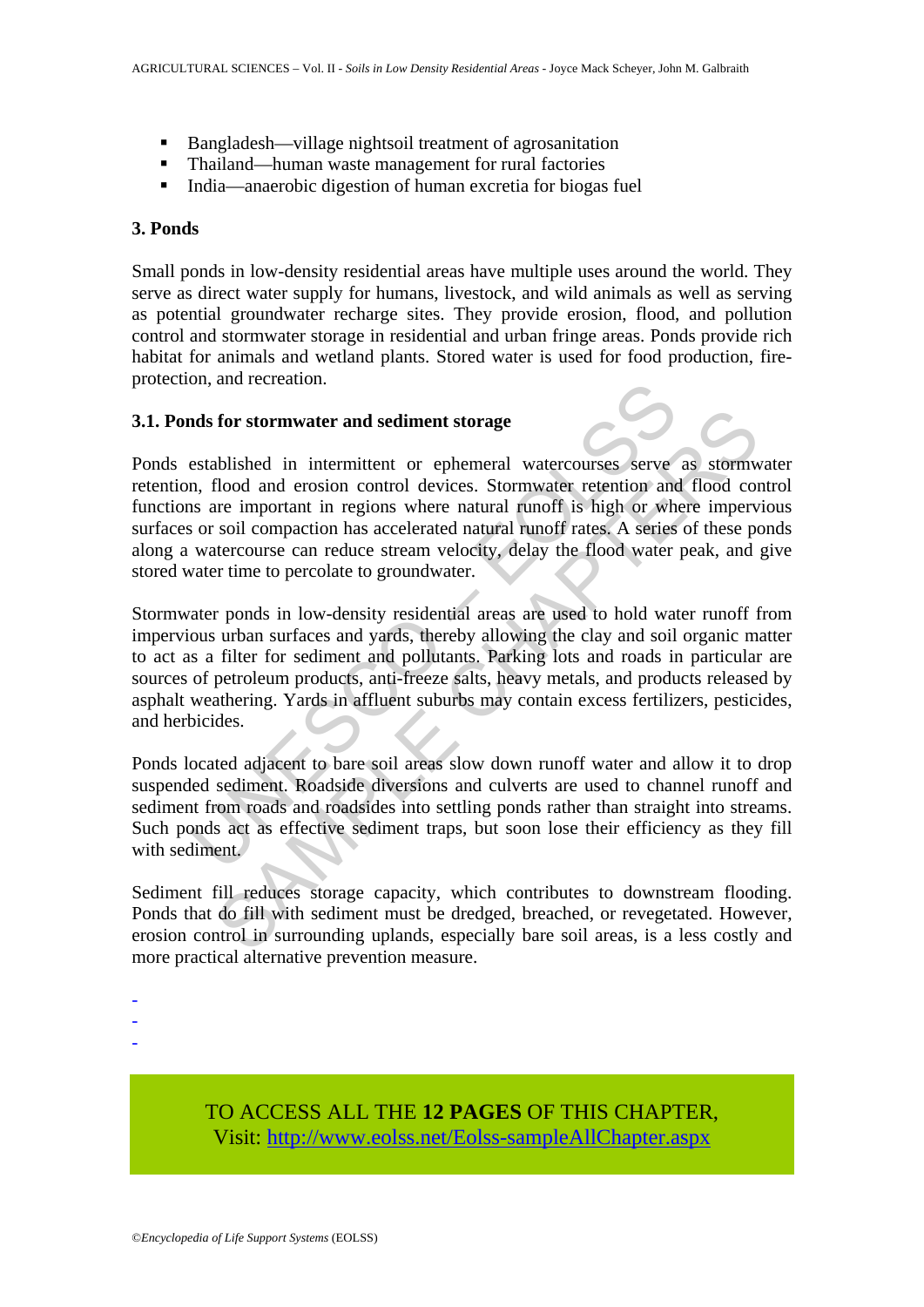#### **Bibliography**

Burghardt, W. and C. Dornauf (ed). 2000. Proceedings of the First International Conference on Soils of Urban, Industrial, Traffic, and Mining Areas. Essen, Germany July 12-19, 2000. 1098 pages.

DeKimpe, C.R. and J.L. Morel. 2000. Urban Soil Management: A Growing Concern. Soil Science 165:31-40.

Globevnik, L., A. Sovinc, H. Wheater(ed.), and C. Kirby. 1998. Impact of catchment land use change on river flows: the Drogonja River, Slovenia. pp. 525-533 In Hydrology in a changing environment. Volume I. Proceedings of the British Hydrological Society International Conference, Exeter, UK, July 1998.

Jorgensen, E.E., T.J. Canfield, and F.W. Kutz. 2000. Restored riparian buffers as tools for ecosystem restoration in the MAIA; processes, endpoints, and measures of success for water, soil, flora, and fauna. Mid-Atlantic Integrated Assessment Working Conference. Proceedings of the First Symposium on the Mid-Atlantic Integrated Assessment Program (MAIA), Baltimore, USA, 30 November-2 December 1998. Environmental-Monitoring-and-Assessment. 63(1) 199-210.

Kilminster, N., R. Russell, C. Kilminster, and I. Russell. 1999. A cost benefit analysis of the revitalization of the Gowrie Creek catchment. Occasional Paper 6:3. 68 pp. Pub. by University of Queensland, Gatton College, Queensland 4345, Australia.

Klee, R. 1999. Zero waste system in paradise. BioCycle. 1999, 40: 2, 66-67.

ntic Integrated Assessment Program (MAIA), Baltimore, USA, 30 November-<br>ental-Monitoring-and-Assessment. 63(1) 199-210.<br>ent, N., R. Russell, C. Kilminster, and I. Russell. 1999. A cost benefit analysis of Q<br>ver, N., R. Rus Luilo, G.B.. 2000. Vegetable gardening in urban Dar Es Salaam City and its associated risks: an overview on heavy metal contamination. Tanzania. pp. 497-507 *In* W. Burghardt and C. Dornauf (ed). Proceedings of the First International Conference on Soils of Urban, Industrial, Traffic, and Mining Areas. Essen, Germany July 12-19, 2000.

Macfie, T., L. Beyer, and G. Meads. 2000. Soil site suitability for onsite waste disposal in Georgia, USA. pp.387- 391 *In* W. Burghardt and C. Dornauf (ed). Proceedings of the First International Conference on Soils of Urban, Industrial, Traffic, and Mining Areas. Essen, Germany July 12-19, 2000.

Marschner, B. and C. Hoffmann. 2000. Mobilisation of heavy metals in soils on a former sewage treatment farm. pp.375-380. *In* W. Burghardt and C. Dornauf (ed). Proceedings of the First International Conference on Soils of Urban, Industrial, Traffic, and Mining Areas. Essen, Germany July 12-19, 2000.

Mo, X.R. 1988. Ecologically sound agriculture: the fish pond-mulberry field system. Drylands,-wetlands, croplands:-turning-liabilities-into-assets. Exchange of Environmental Experience Series - Book 2. Publ. United Nations Environment Programme, INFOTERRA Programme Activity Centre 1988:35-38; Nairobi; Kenya.

Qadir, M., A. Ghafoor, G. Murtaza, and Z. Ahmad. 2000. Growing vegetables with untreated city effluent on urban soils: Evidence of cadmium contamination. pp.491- 496 *In* W. Burghardt and C. Dornauf (ed). Proceedings of the First International Conference on Soils of Urban, Industrial, Traffic, and Mining Areas. Essen, Germany July 12-19, 2000.

(a, R. Russell, C. Kilminster, and I. Russell. 1999. A cost benefit analysis of the revitalize Creck catchment. Occasional Paper 6:3. 68 pp. Pub. by University of Queensland, Gensland 4345, Australia.<br>
Creck catchment. Occ Temgoua, E., D. Bitom, H. Dieuda Tchapnga, E. Tanawa, and R. Yongue. 2000. Habitation, agricultural Practices and degradation of soils in urban areas: the case of Ngoa Ekele and Oyamabang quarters to Younde – Cameroon. pp. 701- *In* W. Burghardt and C. Dornauf (ed). Proceedings of the First International Conference on Soils of Urban, Industrial, Traffic, and Mining Areas. Essen, Germany July 12-19, 2000.

van Lear, D.H., G.B. Taylor, W.F. Hansen, and T.A. Waldrop. 1998. Sediment sources to the Chattooga River. Proceedings of the Ninth Biennial Southern Silvicultural Research Conference, Clemson, South Carolina, USA, 25-27 February 1997. General-Technical-Report -Southern-Research-Station,-USDA-Forest-Service. No. SRS-20, 357-362.

Wu, Q., L.Chen, C.Jiang, C. MO, Y. Lin. 2000. Treatment of sewage sludges in China. Pp. 371-374 *In* W. Burghardt and C. Dornauf (ed). Proceedings of the First International Conference on Soils of Urban, Industrial, Traffic, and Mining Areas. Essen, Germany July 12-19, 2000.

Zhong-GF. 1989. The structural characteristics and effects of the dyke-pond system in China. Outlookon-Agriculture. 18: 3, 119-123.